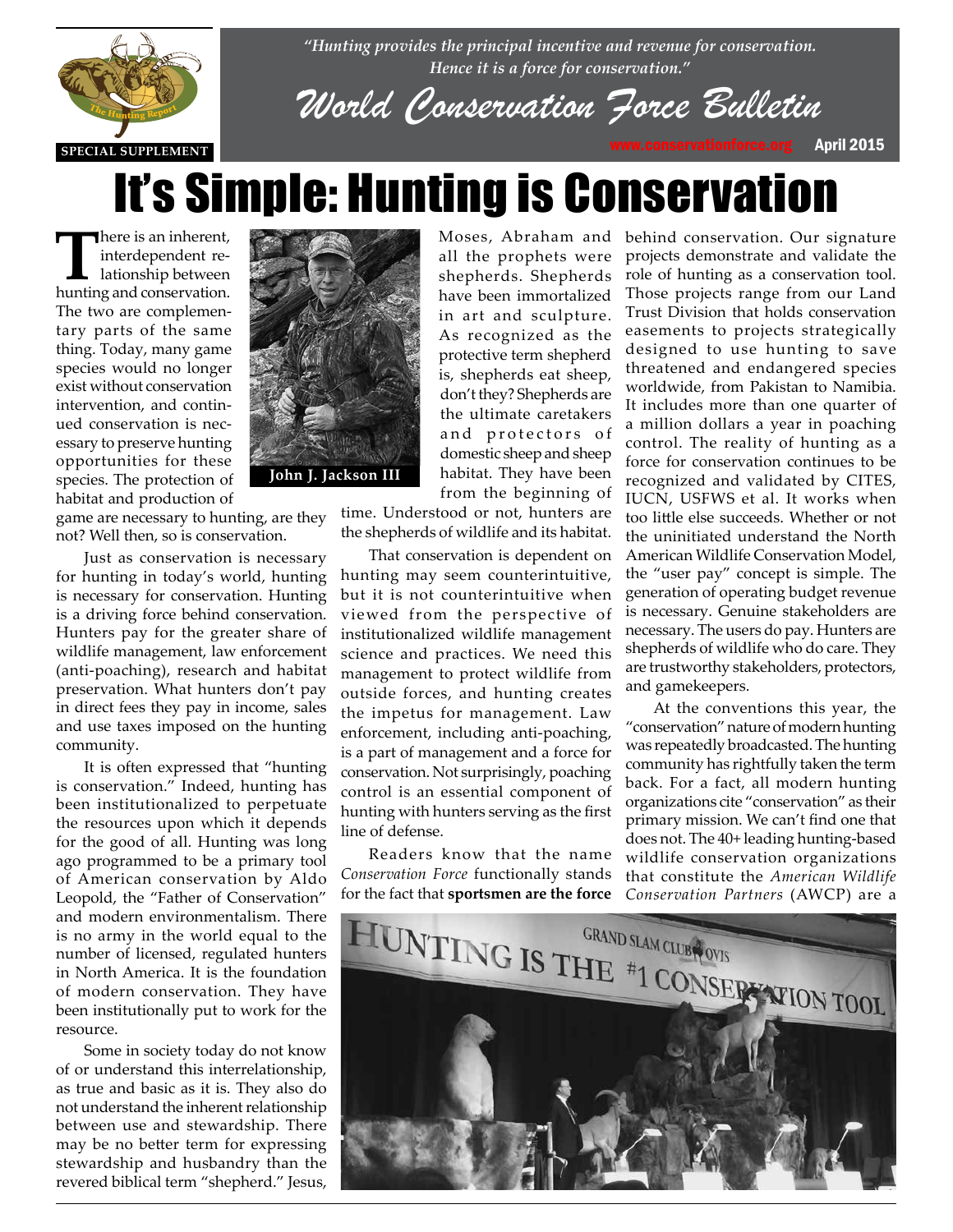#### *World Conservation Force Bulletin*

forum of hunter-funded conservation organizations with millions of members that provide hundreds of millions of dollars a year toward conservation. Witness Ducks Unlimited, the Rocky Mountain Elk Foundation, Wild Turkey Federation, et al. It is too little known that the NRA's *Hunter's Division* provides a million dollars a month in direct conservation funding or that others, like Ducks Unlimited, provide 20 million dollars a month. In the last year we have documented hunting operators in Tanzania and Zimbabwe who each fund three quarters to one million dollars a year to anti-poaching and community conservation incentives. This is overshadowed by the billions of dollars in license fees and excise taxes in the United States and tens of millions of dollars in concession and permit fees paid directly to the management authorities in Africa. It is real and it is necessary. It is conservation. It is funded by hunters.

The Wild Sheep Foundation convention was the first of the stellar conventions held this year. On Thursday before the "**Conservation Auction**" during the "**Conservation Night**," Gray Thornton, President-CEO, aptly said: **"Conservation is what we do. Conservation is what we are."** No one can deny that the purpose of the WSF, its reason for being, is **To Put and Keep Sheep on the Mountain.** Everything the WSF does is the epitome of conservation, including the several million dollars and more raised at its annual convention that directly funds state wildlife department wild sheep programs. Its vision is "to be the best managed, most respected and most influential conservation organization in the world, for the benefit of all stakeholders and wild sheep worldwide."

No one would deny that Ducks Unlimited (DU) is one of the premier conservation organizations ever to have existed. It is the "foremost leader in wetlands conservation," having "conserved more than 13.4 million acres (of wetlands) across North America since the organization's inception." It presently has a page-size advertisement that states, "**Hunter: another word for conservationist**." Emphasis added. That is followed with an explanation:

*Hunters do more to conserve habitat* 

*than any other group. And they have achieved great things for wildlife and wild places by supporting conservation organizations like Ducks Unlimited. Because of their support, Ducks Unlimited has conserved more than 13 million acres of habitat across the continent. Come share our vision of skies filled with waterfowl today, tomorrow and forever.*

Houston Safari Club has always had the motto that "**Hunting is Conservation**" and, of course, conservation is its mission and what it proudly practices.

At the GSCO Convention in Reno, the fact that *Hunting is the #1 Conservation Tool* was broadcast in the *Slam Quest* Magazine, in the board and floor speeches before the general membership, and was the entry banner of the convention**.** Dennis Campbell, President, also cited the Rocky Mountain Elk Foundation's slogan that "**Hunting is Conservation**." He cited a RMEF webpage entitled "**25 Reasons Why Hunting is Conservation**." He also cited a recent issue of the Boone & Crockett Club publication with the mantra "**Where Hunting Happens, Conservation Happens**."

appens.<br>ation services to society<br>rovide should not be **THE HUNTING REPORT THE SUBJECT OF AN INCREDIBLY THE SUBJECT OF AN INCREDIBLY SUBJECT OF AN INCREASURATION FORE CONTRACT OF A SUBJECT OF A SUBJECT OF A SUBJECT OF A SUBJECT OF A SUBJECT OF A SUBJECT OF A SUBJECT OF A SUBJE** The conservation services to society that hunters provide should not be confused with why we hunt in human terms. We hunt for many personal, rewarding reasons that have to be the case of hunting for basic subsistence, we hunt to have hunted.

A great deal of conservation, on the other hand, is done out of necessity. Conservation is also certainly rewarding for itself, as so many hunters know. While hunting is important to the human spirit and happiness, so is contributing to wildlife and habitat. This reward and fulfillment from giving back and growing the natural world is another, third dimension of hunters' intense connection to the resource. Being a





*World Conservation Force Bulletin*

EDITOR/WRITER John J. Jackson, III

PUBLISHER Barbara Crown

Copyright ©2015 by Dagga Boy Enterprises LLC. ISSN 1052-4746. This bulletin on hunting-related conservation matters is published periodically free of charge for subscribers to The Hunting Report, 12182 SW 128 Street, Miami, FL 33186. All material contained herein is provided by famed wildlife and hunting attorney John J. Jackson, III with whom The Hunting Report has formed a strategic alliance. The purpose of the alliance is to educate the hunting community as well as pro-advocacy of hunting rights opportunities. More broadly, the alliance will also seek to open up new hunting opportunities worldwide and ward off attacks on currently available opportunities. For more information on Conservation Force and/or the services available

Conservation Force 3240 South I-10 Service Road West, Suite 200 Metairie, LA 70001 Tel. 504-837-1233 Fax 504-837-1145 www.ConservationForce.org

For reprints of this bulletin or permission to reproduce it and to inquire about other publishing-related matters, write:

The Hunting Report 12182 SW 128 Street Miami, FL 33186 Tel. 1-800-272-5656 Fax 305-253-5532

*Remember to favor Conservation Force's Corporate Sponsors:*



**RIPCORD** FAIL-SAFE TRAVEL PROTECTION

ripcordtravelprotection.com

*The leaders in their fields.*

**www.conservationforce.org**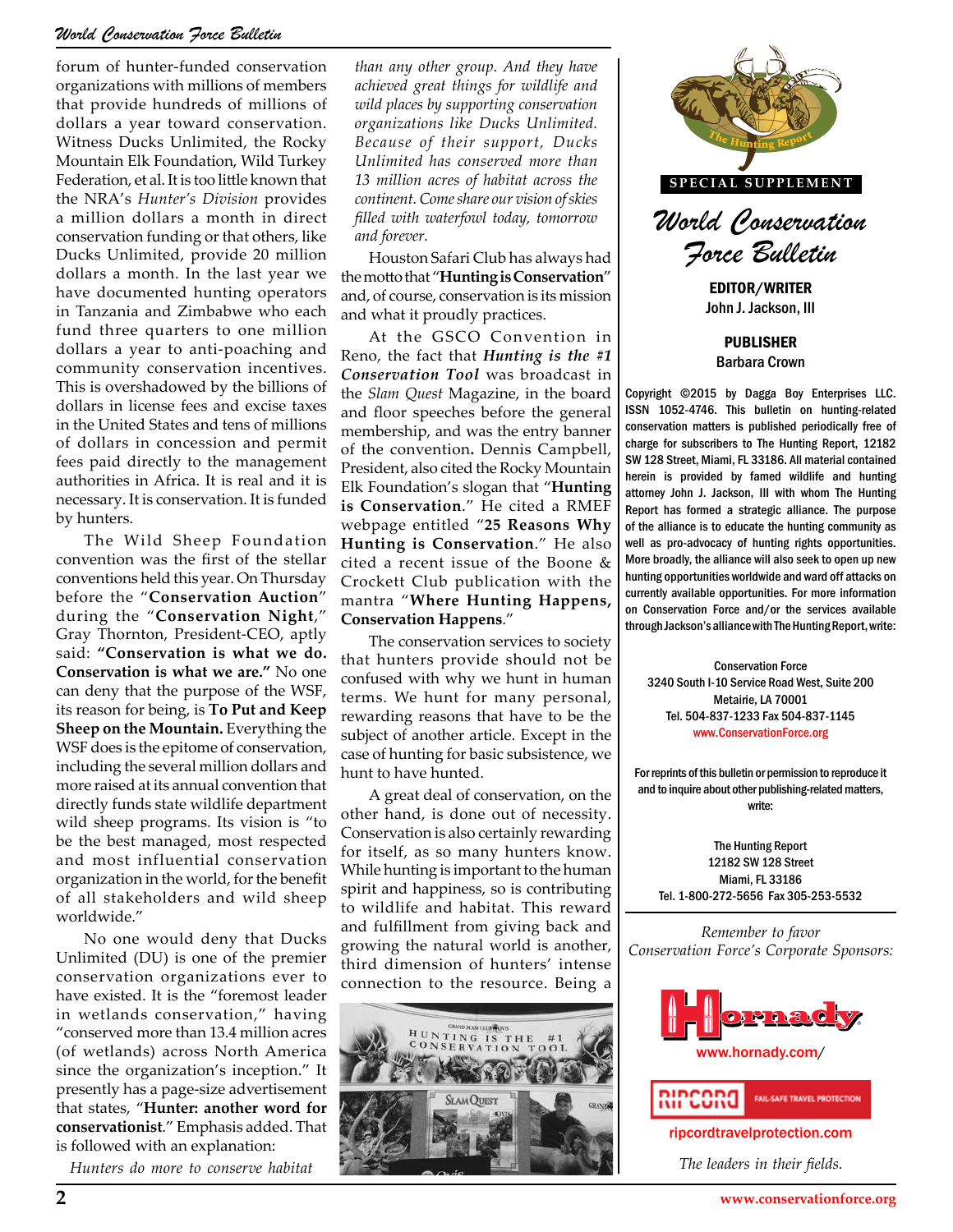conservationist has its own rewards, but when added to the first-hand experience hunters have with nature it is that much sweeter.

A fourth consideration is the public acceptance and image of hunters. The general non-hunting public will never be made to understand what hunting means to hunters or the intensity of the hunter's heightened relationship with animals and nature. Nevertheless, most non-hunters should take into account the indispensable contributions of hunters. It is disingenuous and contradictory, if not counterintuitive, not to care about all

that hunters contribute.

Shane Mahoney is a valuable member of Conservation Force's Board of Directors. He is a part of our "think thank" that offers leadership, direction and analysis to the hunting community. His own organization is *Conservation Visions*. His signature issues/slogans include "Why conservation matters," "Wildlife does not exist by accident," and "The relevance of hunting." There is no space here to do more than mention that Shane is contributing to a new awareness of the growing need for both hunterbased conservation and an even broader

conservation constituency. This does not change the reality that for ages hunters have contributed more as a group and per capita in conservation (game and non-game alike) than others.

Hunters need conservation, hunters provide conservation, and hunters are naturally positioned to revel in conservation participation. There is sound reason for hunters to be proud. Conservation Force invites your participation in partnership with it to be a greater force for the good of all. It can sweeten and enhance you and your children's lives.

## Conservation Force's Pre-Application to be an Accredited Land Trust is Accepted

**A** mong other things, Conservation<br>
Force is a land trust. The<br>
maintenance of conservation assements Force is a land trust. The maintenance of conservation easements is one of our primary objectives. In short, as a public charity, we accept the donation of conservation easements on private land to ensure the property remains in or is restored to an undeveloped state forever. As the holder of the development rights, we periodically inspect the property to ensure the agreements have not been breached. We hold easements from Texas to South Carolina and are the largest easement holder in the State of Louisiana. Now, we are stepping up our program by registering to become an "accredited land trust," a program of the Land Trust Alliance, a national conservation organization representing more than 1,700 land trusts across the United States. We have just successfully completed the pre-application process.

The land trust accreditation

program recognizes land conservation organizations that meet national quality standards for protecting important natural places and working lands forever. Conservation Force has registered and applied for accreditation with the Land Trust Accreditation Commission. The pre-application (second stage) was accepted in January and we are in the final step of accreditation.

The Land Trust Accreditation Commission, an independent program of the Land Trust Alliance, conducts an extensive review of each applicant's policies and programs. Conservation Force has always stewarded its habitat conservation projects with the highest integrity and standards, and being awarded accreditation will confirm and support our continued excellence. We are constantly striving to improve, and accreditation will aid us in this mission. Moreover, it will help us know and apply the highest standards.

The Commission invites public input and accepts signed, written comments on pending applications. A public comment period for Conservation Force's application is now open. Comments must relate to how Conservation Force complies with national quality standards. These standards address the ethical and technical operation of a land trust. For the full list of standards see http://www. landtrustaccreditation.org/tips-andtools/indicator-practices.

To learn more about the accreditation program or to submit a comment, visit www.landtrustaccreditation.org, or email your comment to info@ landtrustaccreditation.org. Comments may also be faxed or mailed to the Land Trust Accreditation Commission, Attn: Public Comments: (fax) 518-587-3183; (mail) 36 Phila Street, Suite 2, Saratoga Springs, NY 12866. Comments on Conservation Force's application will be most useful by May 24, 2015.

## Zimbabwe Conservation Task Force Shows its True Colors

**I** n early January the *Zimbabwe Conservation Task Force* (ZCTF) of Harare, Zimbabwe filed a motion to intervene in SCI and NRA's elephant lawsuit challenging the FWS suspension of elephant trophy imports, Case No. 1:14-cv-00670 (RCL), United States District Court for the District of Columbia. The like-minded Friends of Animals filed with ZCTF to keep elephant imports suspended.

The motion is supported by sworn declarations of both Priscilla Feral of Friends of Animals and Johnny Rodrigues, founder and chairman of the board of ZCTF. The two individuals represent that they themselves and their organizations are opposed to the hunting of elephant and opposed to the importing of elephant hunting trophies from Zimbabwe.

Johnny Rodrigues "is upset that elephants are hunted for sport" at all. In a sworn declaration he states that he and his family are all members of Friends of Animals and that he "support(s) its mission and goals…."

Readers should be aware that after the suspension of elephant trophy imports from Zimbabwe last year Conservation Force sent a number of Freedom of Information Act requests (FOIAs) to FWS to get all negative information FWS relied upon for its negative enhancement finding. The information produced was largely hyperbolic news articles published by Zimbabwe Conservation Task Force. One such example was the claim that